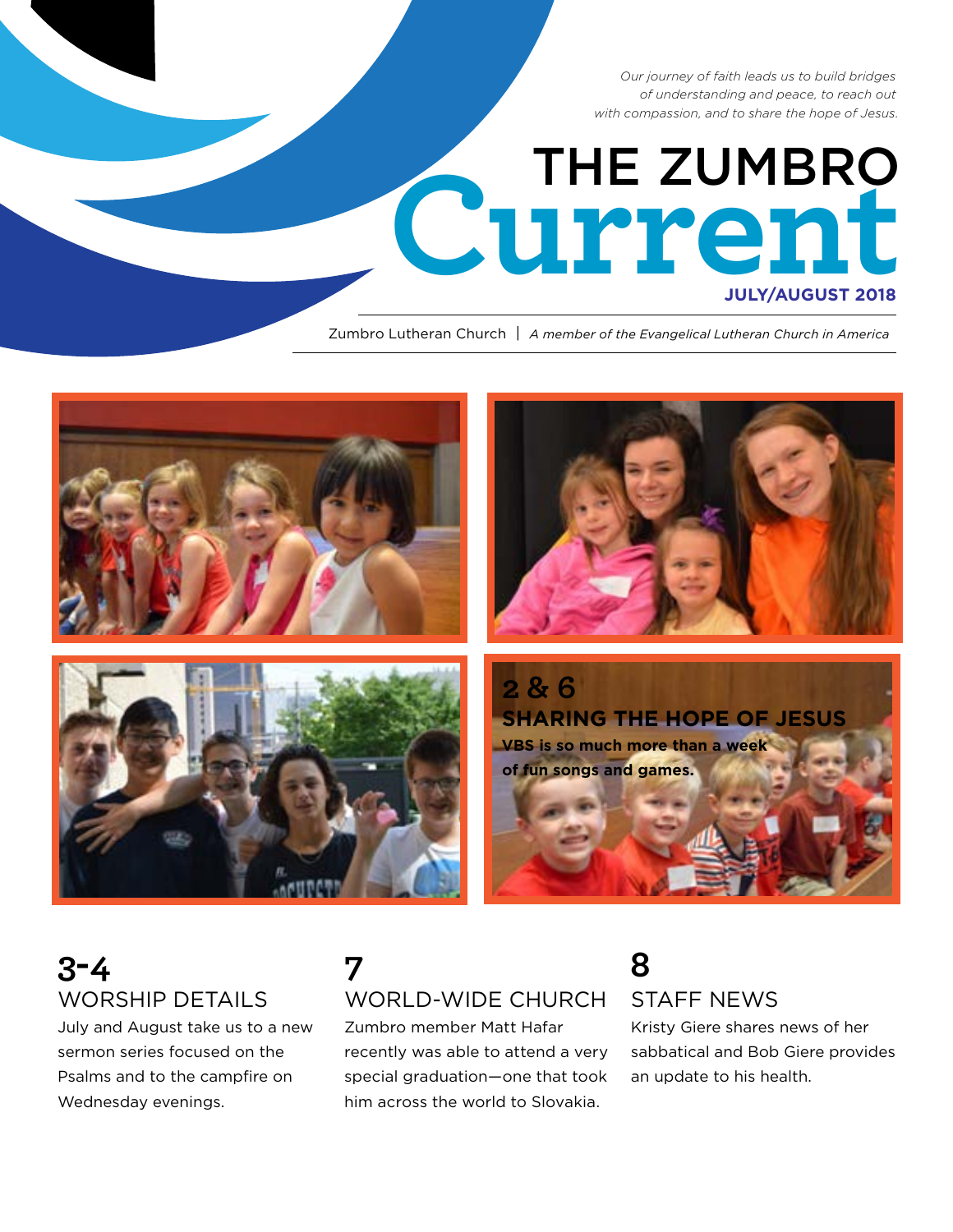# VBS Synonymous with Discipleship

As grown adults, who have chosen to worship God and believe in Jesus' resurrection, it is sometimes easy to forget that children, our children, do have the same mature faith. Vacation Bible School (VBS) is a fanastic week of fun, songs, and glitter—this week is discipleship at it's finest. The volunteers and teen leaders are sharing the hope of Jesus, sharing God's love with the children who attend in ways they wouldn't experience elsewhere.







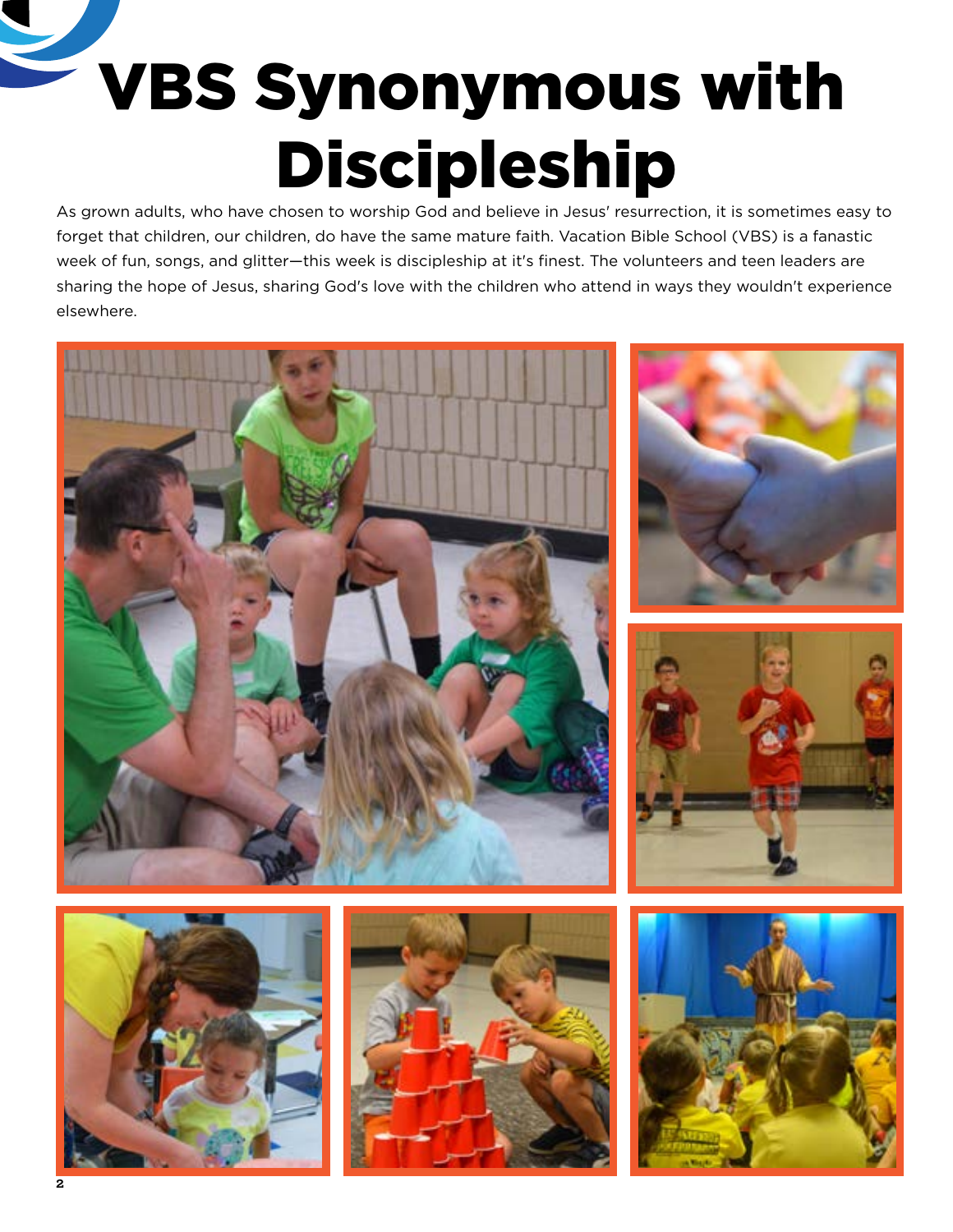# July Worship



# **Songs for Summer LIFE IN THE PSALMS**

SERMON SERIES The book of Psalms was the hymnbook of ancient Israel and the early church. When they wanted to sing and pray, this was their resource. The themes of the hymns range from praise to

NO WORSHIP WEDNESDAY, JULY 4

lament to the coronation of the king. This summer we will take a look at a few of those ancient hymns, and examine their message in light of the changing world in which we live. We hope you are engaged and refreshed by that message.

#### **THE DIGNITY OF ALL PEOPLE** Psalm 8

SUNDAY, JULY 1 | 8:30am and 10am Holy Communion Preaching: Pastor Vern Christopherson Music: Mia Suzuki, vocalist

#### **A HEART OF COURAGE**

Psalm 27

SUNDAY, JULY 8 | 8:30am and 10am Preaching: Pastor Jason Bryan-Wegner Music: Ralph Schornack, vocalist; Susan and Corey Henke, piano/horn duo

**A VERY PRESENT HELP IN TROUBLE**

#### Psalm 45

SUNDAY, JULY 15 | 8:30am and 10am Holy Communion with Prayers for Healing Preaching: Marne Gade, Zumbro member Music: Spencer Ketterling, bassoon; Susan Henke, piano

WEDNESDAY, JULY 18 | 6:15pm Holy Communion Preaching: Marne Gade

WEDNESDAY, JULY 11 | 6:15pm

Preaching: Pastor Jason Bryan-Wegner

#### **A LOVE THAT IS BETTER THAN LIFE**

Psalm 63:1-8

SUNDAY, JULY 22 | 8:30am and 10am Preaching: Pastor Vern Christopherson Hymn Sing Sunday Music: Paul Bye, alto saxophone

#### **A NEW AND RIGHT SPIRIT** Psalm 1:10-12

SUNDAY, JULY 29 | 8:30am and 10am Preaching: Carolyn Isaak, Zumbro member Music: Mary and Abby Schneekloth, harp

WEDNESDAY, JULY 25 | 6:15pm Preaching: Pastor Jason Bryan-Wegner

WEDNESDAY, AUG. 1 | 6:15pm Preaching: Carolyn Isaak

# **WORSHIP Nursery Hours**

SUNDAYS | 8:15-11:15am The nursery will not be staffed during Wednesday Worship.

# **Worship Outside**

WEDNESDAYS | 6:15-6:55pm ZUMBRO PATIO

We get it, enjoy your summer! If you're away or unable to attend worship on Sunday morning, attend worship on Wednesday. You'll get to sit outside, sit closer to the preacher during the sermon, have your personal prayers lifted up, and sing along with the worship band.

# **Planning a Baptism**

Contact the church office to SUGGESTED DATES & TIMES SUNDAY | 8:30am & 10am July 8, 22, 29 August 12, 26

WEDNESDAY | 6:15pm July 11, 25 August 1, 15, 29 September 12, 26

SUNDAY | 8:30am & 10:30am September 9, 23, 30

# **Sunday Hymn Sings**

JULY 22, AUGUST 26 We're singing some of your favorite hymns throughout the summer!

schedule a baptism.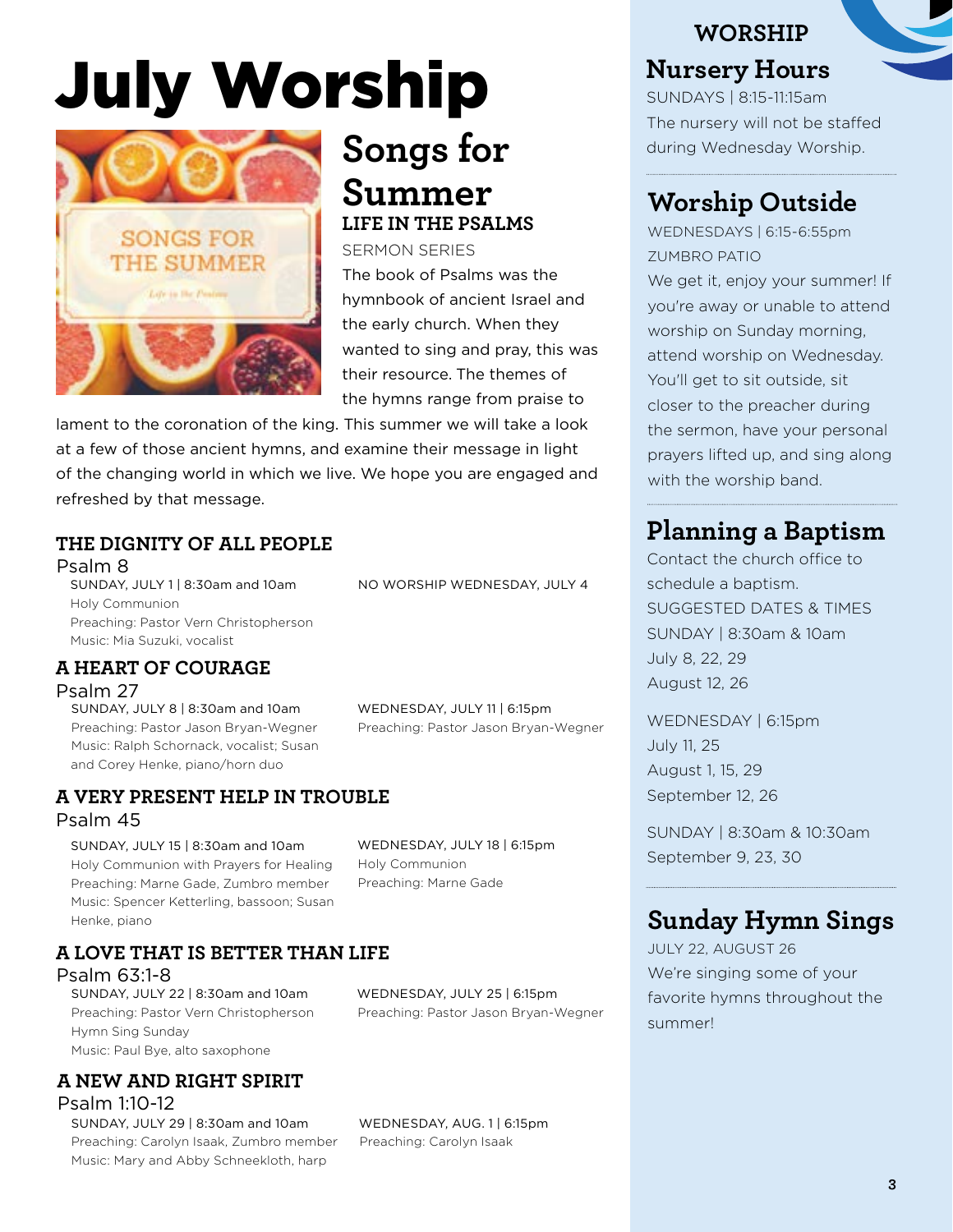

**WORSHIP**

# August Worship



# **Songs for Summer LIFE IN THE PSALMS**

SERMON SERIES

#### **THE SPLENDOR OF CREATION**

Psalm 19:1-6 SUNDAY, AUG. 5 | 8:30am and 10am Holy Communion Preaching: Pastor Vern Christopherson Music: Kelsey O'Leary, vocal

### **A SONG FOR THE SABBATH**

#### Psalm 92:1-8 SUNDAY, AUG.12 | 8:30am and 10am Preaching: Pastor Lisa Kipp Music: Alan Hansen, vocal

#### **A GOD WHO WALKS WITH US** Psalm 121

SUNDAY, AUG. 19 | 8:30am and 10am Holy Communion with Prayers for Healing Preaching: Pastor Jason Bryan-Wegner Now the Feast and Celebration Communion Liturgy

#### **GRATITUDE FOR GOD'S GIFTS** Psalm 145

SUNDAY, AUG. 26 | 8:30am and 10am Preaching: Pastor Shelley Cunningham Hymn Sing Sunday Music: Michael Bostwick, clarinet

WEDNESDAY, AUG. 8 | 6:15pm Holy Communion Preaching: Pastor Vern Christopherson

WEDNESDAY, AUG. 15 | 6:15pm Campfire Worship Preaching: Pastor Lisa Kipp

WEDNESDAY, AUG. 22 | 6:15pm Holy Communion Campfire Worship Preaching: Pastor Jason Bryan-Wegner

WEDNESDAY, AUG. 29 | 6:15pm Campfire Worship Preaching: Pastor Shelley Cunningham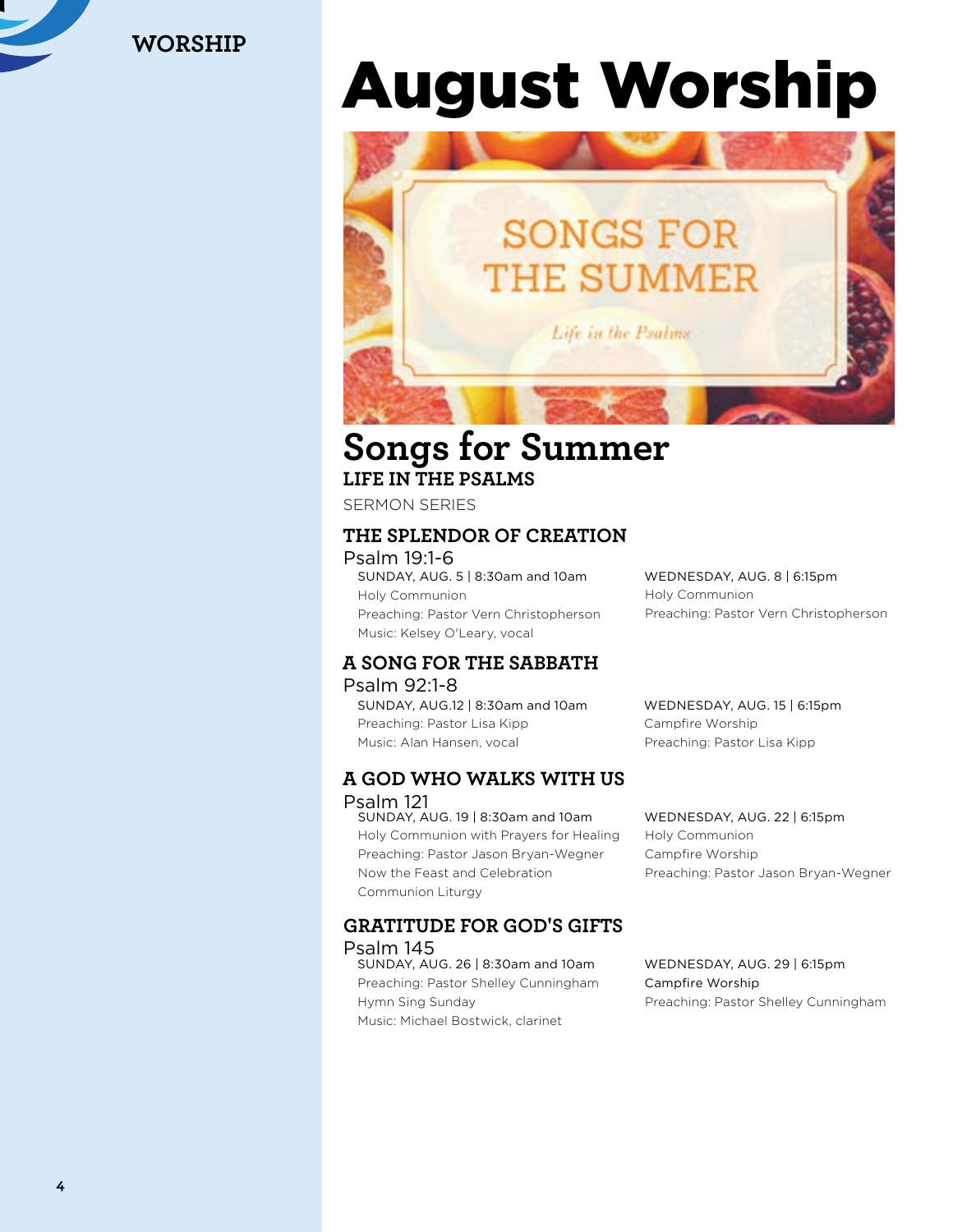

# **Campfire Worship**

AUGUST 15, 22, 29

We all love worshiping outdoors. And there's nothing quite like gathering around a campfire singing campfire songs in the summertime. For three weeks in August, Wednesday Worship will become Wednesday Campfire Worship. We'll gather around the campfire, sing favorite old songs and learn some new ones accompanied by guitar, read the Bible, hear stories, and perhaps watch a skit or two. Communion will be on August 22. Bring your favorite lawn chair and join us as we wrap up a summer of worshiping in the great outdoors on Wednesdays from 6:15-6:55pm near the southeast patio. S'mores will follow worship!

# **JOURNEY OF FAITH**

# **Women's Bible Study**

JULY 25 | 10:30am-1:30pm ZUMBRO KAIROS ROOM Zumbro members Patti Hewitt and Elaine Thoreson will lead the Bible study. Lunch will be served for \$6.50/person.

# **Coming This Fall: Music Mondays for Kids**

Beginning in September, music opportunities for kids in grades K-9 will be moved to Mondays. Your children can make music singing in a choir or ringing handbells. They will learn the basics of music from Music Minister Kristy Giere and children's choir director Janette Reeves. Monday, Sept. 10 will be our kickoff night. Visit zumbrolutheran.org/music for a complete rehearsal schedule. Look for more information in the September issue of *The Zumbro Current.*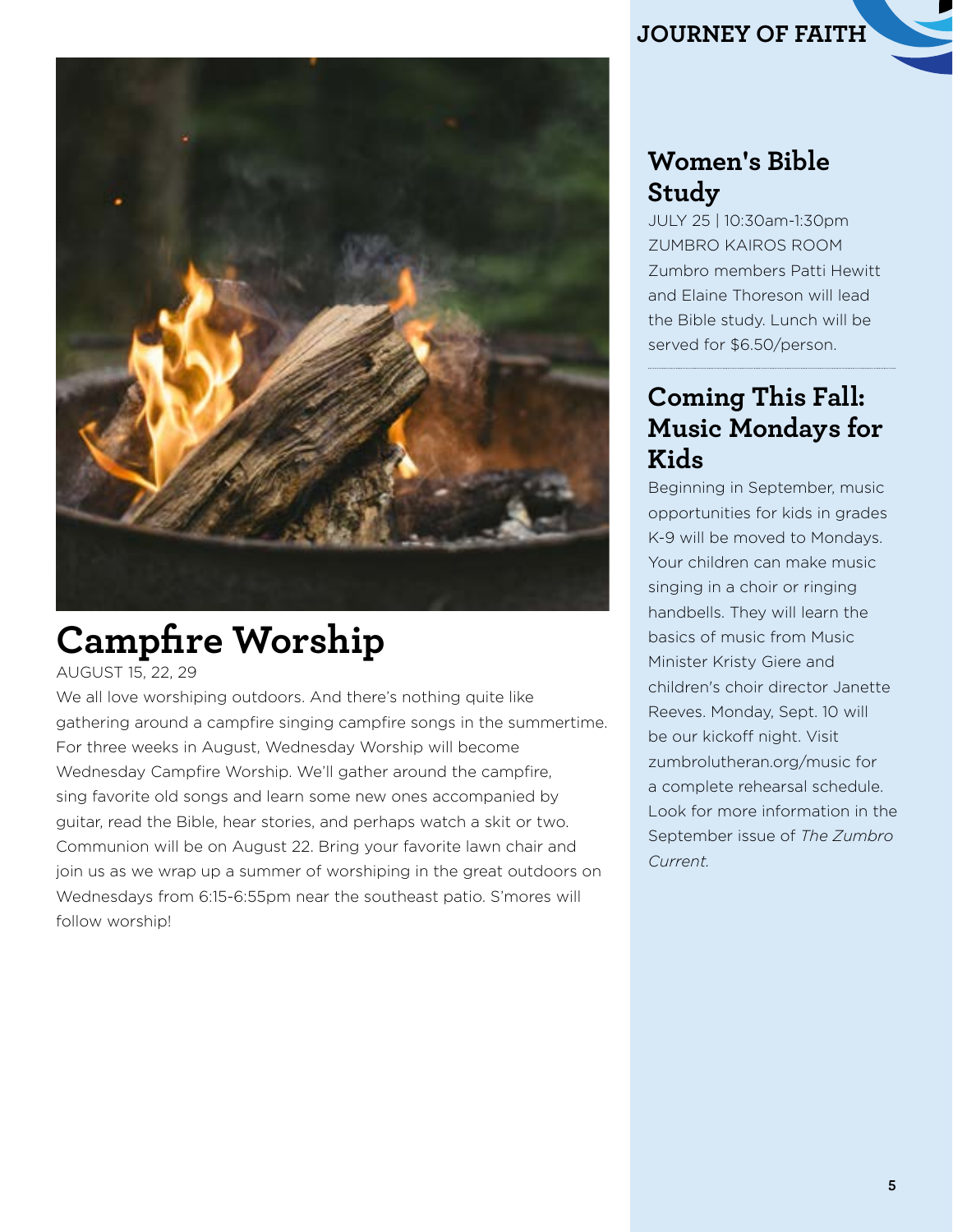Children Make an Impact at VBS +PLUS+

It is so important that kids understand that they can serve from a young age, really make an impact, and have fun doing it! The earlier we begin to give kids good experiences serving others, the more it will become a part of who they are as a person and a Christian. I heard from many parents of young kids (Kindergarten – 2nd graders) that VBS +PLUS+ is one of the only opportunities for that age group to serve the Rochester community. They were thrilled to sign their kids up for it!

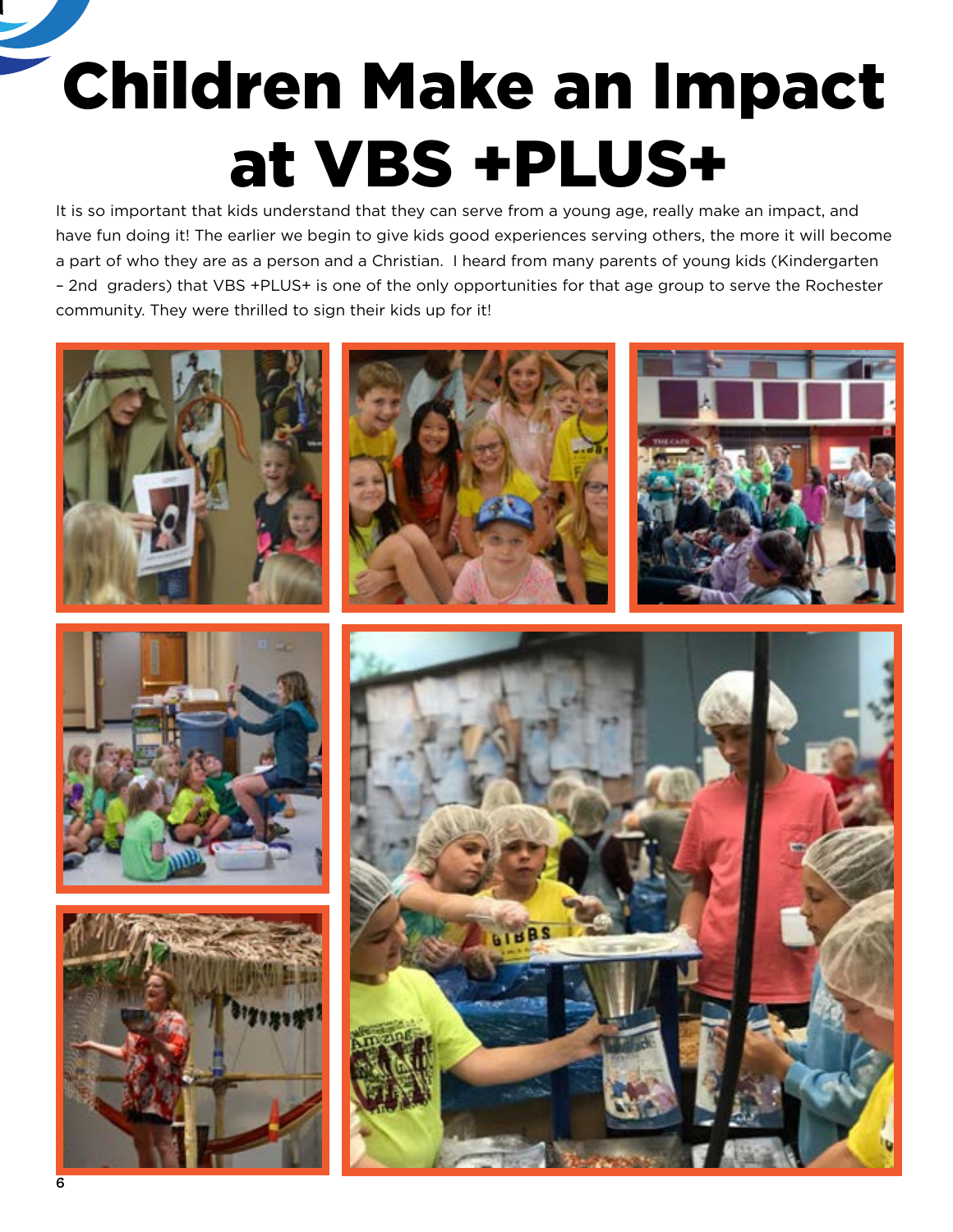Our trip to Feed My Starving Children is always a highlight of the week. I know that kids really look forward to interacting with the senior citizens at the Salvation Army Daycare (Caring Partners) as well.

VBS +PLUS+ aligns with Zumbro's mission and culture. Many of the friends (youth and adult) that they see at Faith Formation and worship during the school year also help with VBS. There is effort made to infuse positive energy and joy into every opportunity for youth at Zumbro. It's different because of the intensity of the week. We are together every day, for many hours every day … kids really get to know each other and the volunteers that serve beside them. We also have quite a large number of families from outside Zumbro that join us every year for VBS. The large numbers and added variety makes it a special week as well.

Kids and youth these days often have a bad reputation for being self-centered and always on their phones. This is one week out of their summer where this is definitely not the case! Their energy to serve and dedication to whatever task is set before them is inspiring and heart-warming.

Thank you for sharing your children with Zumbro and the Rochester community, Janette Reeves, Family Minister and VBS Director

# **Zumbro's Mission Reaches Worldwide**



In 1866, three Slovak congregations started schools in the Slovak language. Martin, Slovakia was one of those congregations. In 1875, the ruling Hungarians abruptly closed all Slovak language schools.

After many wars and Communism, the congregation decided to revive the school in 2003 with just a kindergarten class. Those kindergartners graduated from high school this June, making them the first graduates of the Lutheran Academy in 143 years.

Five years ago I came here through the ELCA Global Mission Program, teaching English and leading daily

devotions as the class entered high school. returned to teach another semester in 2015. Thanks part to a gift from Zumbro member, was able to attend graduation this summer. It was very meaningful me to see and hear that the



students have grown to be fine English speakers and, I believe, fine young men and women.

I thank God for the opportunity to share my faith and my language, and I thank my family and the many Zumbro members who encouraged me throughout my journey.

-Matt Hafar, Zumbro member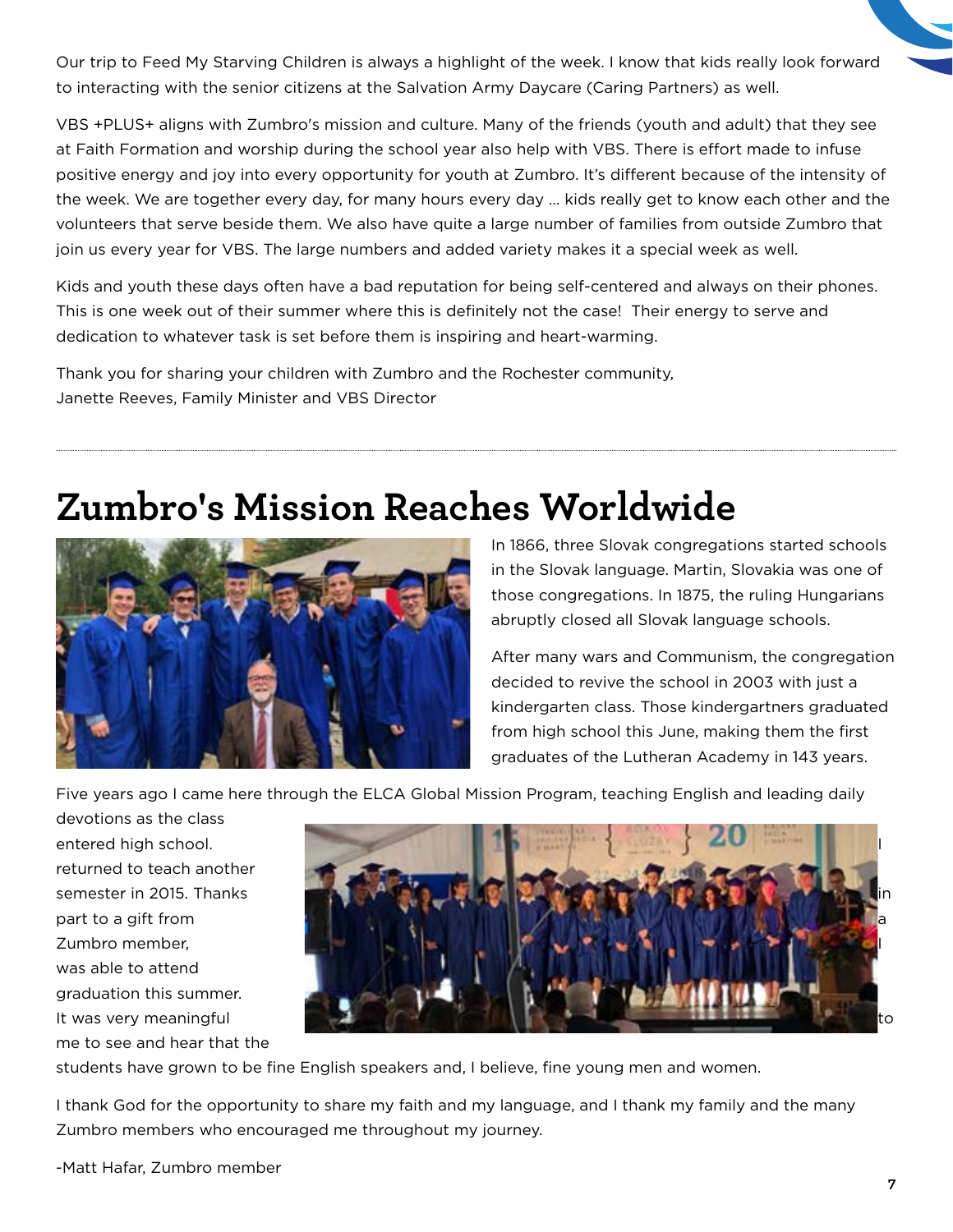# **Crafts or Bazaar**

The Annual Christmas Bazaar will be Saturday, Dec. 1, so all you crafty people can use your God-given talents and time to get ready to help the craft sales. Many talented crafters donate items for this major fundraiser now is a great time to get started!

### **Attic Treasures**

Remember to set aside those treasures that no longer work for you. Then, donate your unwanted items to Attic Treasures this December. Attic Treasures accepts Scandinavian items, collectibles, books, toys, games, household items, home décor, holiday decorations, and much more. (Please no clothing or computers.)

### **SAVE THE DATE**

Grab your apron! Lefse will be back in production October 8-11 and October 22-25. Free hairnets—bring a friend.



# **Kristy Giere's Sabbatical**

Upon the recommendation of Pastor Vern and the Zumbro Personnel Team, I will begin a sixweek mini-sabbatical on Sunday, July 1. I am deeply grateful for this opportunity to take some time off. I don't have many things planned other than a trip to Holden Village in the Cascade Mountains of Washington and a week-long

conference at St. Olaf College in Northfield on Worship, Theology, and the Arts. I also plan to spend time at our cabin in Wisconsin with Bob as he continues to recover from kidney cancer (urothelial carcinoma) and surgery. I will return to the office on Monday, Aug. 13. -Kristy Giere, Music Minister.

# **Health Update from Bob Giere**

First, I want to express my deep gratitude for all the support and prayers that members of my Zumbro family sent my way over the past two months. As you may know, I was diagnosed with a malignant tumor in my left kidney in April. After a series of diagnostic tests and consideration of treatment options, I ultimately had my left kidney removed on May 18. A few days after



the surgery, it was determined that the cancer was totally contained in the removed kidney and no further chemotherapy or oncology treatment is necessary. What a relief! I am currently in the process of recovering from surgery, but feeling stronger everyday. I have begun to return to work gradually and look forward to a full recovery in the coming weeks.

We worship a great and loving God who I experienced first-hand through your love and support during these difficult and uncertain weeks. For that, I cannot thank you enough.

In the love and peace of Christ, Bob Giere, Director of Zumbro Lutheran Choir and Director of the Wednesday Worship Band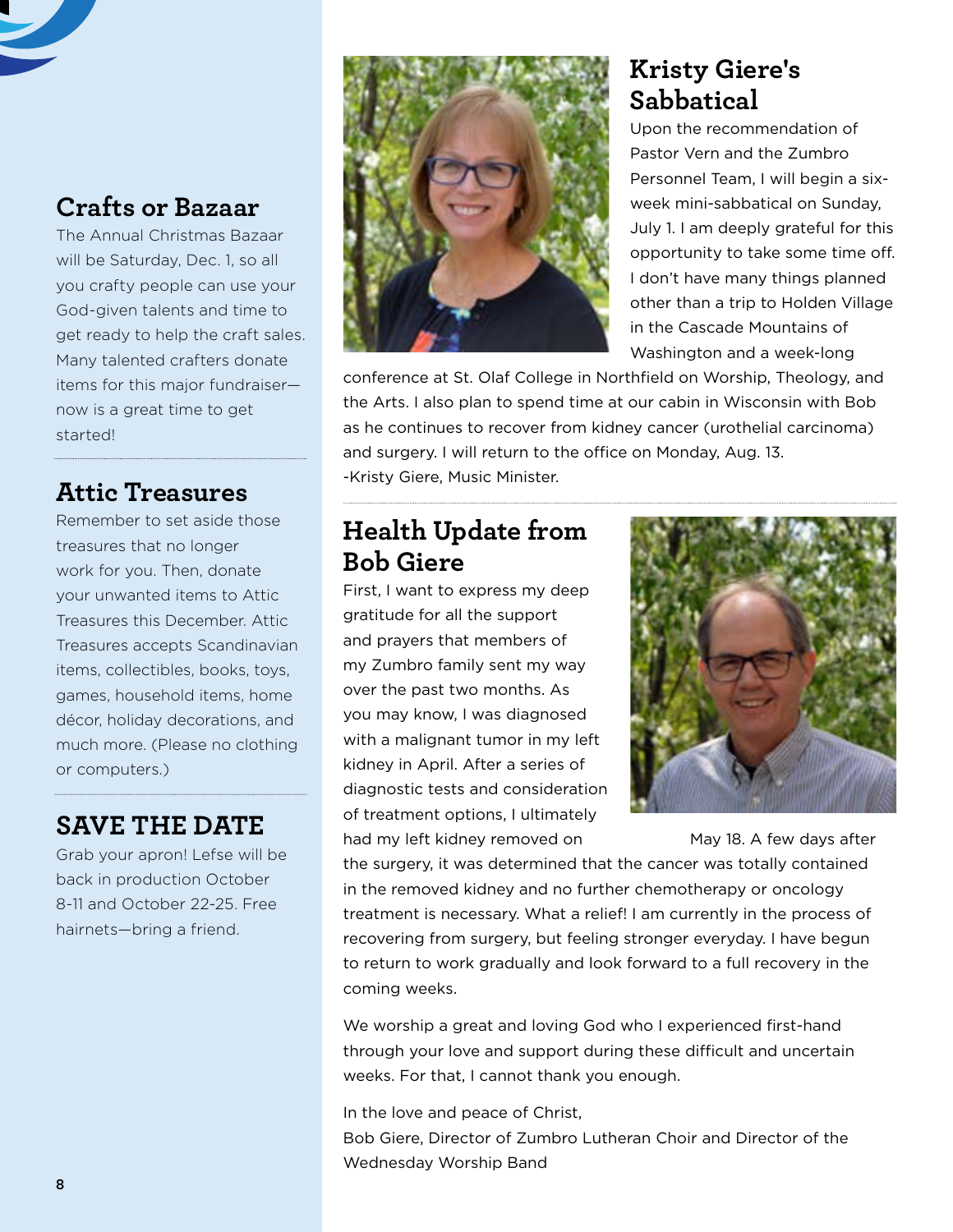# **ZWELCA Action Project**

BENEFICIARY: School Kits for Lutheran World Relief

#### ITEMS NEEDED PER SCHOOL KIT:

- 4 (70-sheet) notebooks (wideruled or college-ruled, no loose leaf paper)
- 1 blunt scissors (safety scissors with embedded steel blades)
- (30-centimeter) ruler
- pencil sharpener
- 5 new #2 pencils (unsharpened, secured together with a rubber band)
- 1 eraser
- 1 box of crayons (16- or 24-count)
- 1 backpack (cloth, sturdy)
- Backpack fabric (light-weight denim, twill, canvas, corduroy, upholstery)

All donated items are appreciated and may be placed in the Action Box outside the lounge.

# **May Action Project Update**

Thanks to a Thrivent Action Team grant and donations from the congregation, 75 personal care kits and 47 baby care kits were assembled and delivered to Lutheran World Relief in June.

### **Ongoing Project**

Eyeglasses for Lion's Club (Note: Deposit eyeglasses in container near the coat room.)

# **June Pastoral Acts**

#### BAPTISMS Owen Samuel Clarkson Max Raymond Peterson Alexis Marie Duncomb

GONE BEFORE US Gordon S. Green Ila J. Uptagrafft Helen M. Suk Heidi J. Shaughnessy Norman R. Pearson Irene J. McKenney

# Zumbro Staff

Vern Christopherson Directing Pastor pastorvern@zumbrolutheran.org

Jason Bryan-Wegner Pastor pastorjason@zumbrolutheran.org

Lisa Kipp Pastor pastorlisa@zumbrolutheran.org

Shelley Cunningham Pastor pastorshelley@zumbrolutheran.org

Kris Oppegard Deacon krisoppegard@zumbrolutheran.org

Kristy Giere Music Minister kristygiere@zumbrolutheran.org Janette Reeves Family Minister janettereeves@zumbrolutheran.org

Allison Passon Communications Director allisonpasson@zumbrolutheran.org

Connie Saunders Administrative Assistant conniesaunders@zumbrolutheran.org

Ruth Monson Congregational Life Minister ruthmonson@zumbrolutheran.org

Tracy Schar Business Manager tracyschar@zumbrolutheran.org

Bob Giere Director of Zumbro Lutheran Choir Director of Wednesday Worship Band bobgiere@gmail.org

Ralph Schornack Music Assistant

Robert Schneider Maintenance Lead robertschneider@zumbrolutheran.org

Ryan Flemke Juan Zaragoza Custodians

Karla Dexter Office Assistant karladexter@zumbrolutheran.org

Kamen Makuer Dinka Lay Evangelist makuerkamen@yahoo.com

Barb Desens Nursery Coordinator